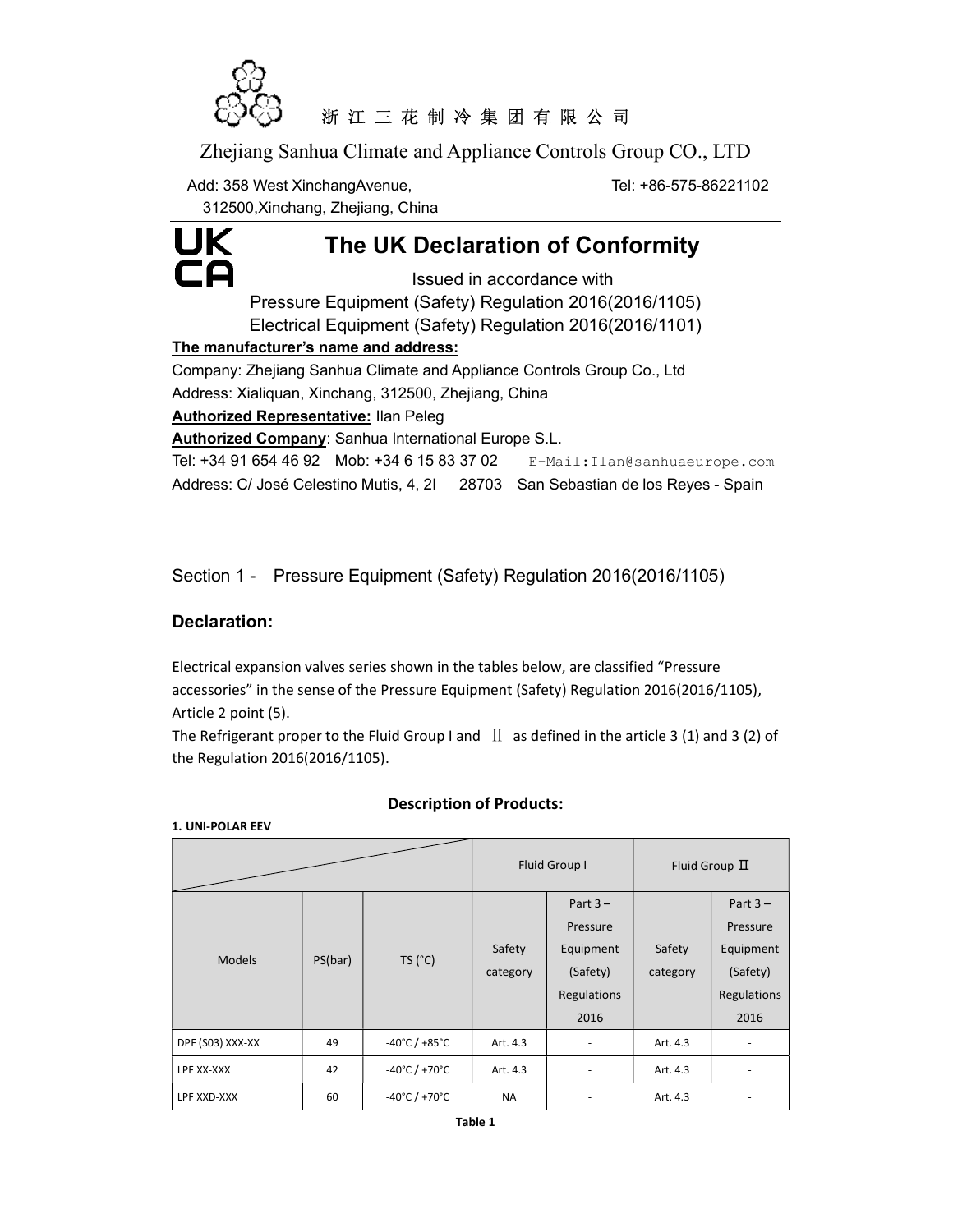#### 2. BI-POLAR EEV

| TS (°C)       | $-40$ to $+120$ |         | Fluid Group I        |                                                                        | Fluid Group $\Pi$  |                                                                        |
|---------------|-----------------|---------|----------------------|------------------------------------------------------------------------|--------------------|------------------------------------------------------------------------|
| <b>Models</b> | DN              | PS(bar) | Safety<br>category   | Part $3 -$<br>Pressure<br>Equipment<br>(Safety)<br>Regulations<br>2016 | Safety<br>category | Part $3 -$<br>Pressure<br>Equipment<br>(Safety)<br>Regulations<br>2016 |
| VPF12.5Hxx    | 15.5            | 50.0    | Art. 4.3             | $\overline{\phantom{a}}$                                               | Art. 4.3           |                                                                        |
| VPF25Hxx      | 15.5            | 50.0    | Art. 4.3             |                                                                        | Art. 4.3           |                                                                        |
| VPF50Hxx      | 19.0            | 50.0    | Art. 4.3             |                                                                        | Art. 4.3           |                                                                        |
| VPF100Hxx     | 28.0            | 50.0    | Cat.II               | D                                                                      | Art. 4.3           |                                                                        |
| VPF150Hxx     | 28.0            | 50.0    | <b>NOT CERTIFIED</b> |                                                                        | Art. 4.3           |                                                                        |
| VPF250Hxx     | 28.0            | 45.0    | <b>NOT CERTIFIED</b> |                                                                        | Art. 4.3           |                                                                        |
| VPF400Hxx     | 32.0            | 45.0    | <b>NOT CERTIFIED</b> |                                                                        | Cat.I              | A (point 1)                                                            |

Table 2

x positions are variable

#### Note:

All the models listed in the table above classified as "Art. 4.3" aren't subjected to the Essential Safety Requirements set out in the Pressure Equipment (Safety) Regulation 2016(2016/1105), Article 2 because their characteristics are below or equal to the limits fixed in Article 6 (c) (i) of the same Regulation. As mentioned in the Directive all these products have a nominal size "DN" below or equal to :

a) 25mm for refrigerants belonging to Fluid Group I

b) 32mm for refrigerants belonging to Fluid Group  $\overline{\mathbb{II}}$ 

Therefore, according to requirements of Article 4 (1) (c) (i) them:

- Are designed and manufactured in accordance with a sound engineering practice in order to ensure safe use.
- Are accompanied by adequate instructions for use
- Bear markings to permit identification of the manufacturer
- Don't bear CE or UKCA marking referred to in Article 8
- Are not accompanied by a "Declaration of Conformity" to Pressure Equipment (Safety) Regulation 2016(2016/1105)

Covered by this declaration is in conformity with the following directives, standards or other normative documents, provided that the product is used in accordance with our instructions:

- BS EN 12284:2003 Refrigerating systems and heat pumps. Valves. Requirements, testing and marking
- BS EN 378-2:2016 Refrigerating systems and heat pumps. Safety and environmental requirements. Basic requirements, definitions, classification and selection criteria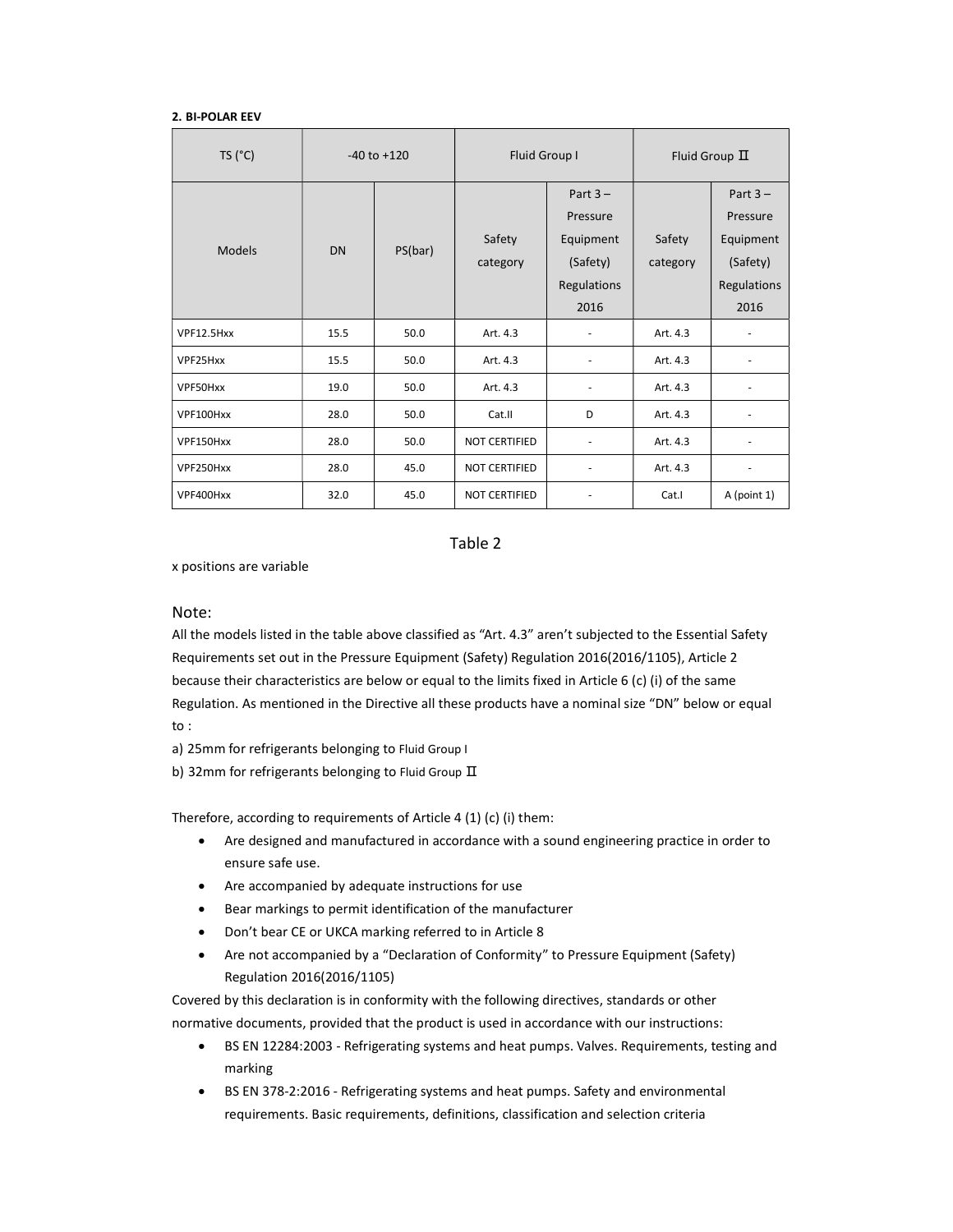## Notified Body:

For products are defined as Category Ⅱ in tables above, are surveillance of the QS-System: examination / inspection / test during manufacturing:

| Name:                            | TUV Rheinland Industrie Service GmbH    |  |  |
|----------------------------------|-----------------------------------------|--|--|
| Address:                         | Am Grauen Stein, D-51105 Koln - Germany |  |  |
| <b>Identification Number:</b>    | 0035                                    |  |  |
| EC-Certificate of conformity No: | 01 202 CHN/Q-19 0641                    |  |  |

Section 2 - Electrical Equipment (Safety) Regulation 2016(2016/1101)

### Declaration:

Electrical expansion valves, shown in the table 1, and all the electrical coils shown in the table 3 are in conformity to the following standards as required by the Electrical Equipment (Safety) Regulation 2016(2016/1101).

Covered by this declaration is in conformity with the following directives, standards or other normative documents, provided that the product is used in accordance with our instructions:

Automatic electrical controls for household and similar use – Part 1 : General requirements (BS) EN 60730-1:2017-05 ; (BS) EN 60730-1:2016; (BS) EN 60730-1:2016/A1:2019;

 With sub-clauses 7/8/9/10/11/12/13/18/19/20/21/27 Household and similar electrical appliances – Safety

(BS)EN 60335-2-24 :2019-11; (BS)EN 60335-2-24 :2010/A1:2019

### With sub-clauses 22.110

Household and similar electrical appliances – Safety

(BS)EN 60335-2-89:2018-10; (BS)EN 60335-2-89:2010/A2:2017

With sub-clauses 22.109

Household and similar electrical appliance – Safety

(Particular requirements for electrical heat pumps, air conditioner, dehumidifiers) (BS)EN 60335-2-40/2014-01

(BS)EN 60335-2-40/2003 + A11/2004 + A12/2005 + A1/2006 + A2/2009 + A13/2012

- With sub-clauses 22.116(no electrical component, which could be a source of ignition in case of normal operation or in the event of a leak)
- With sub-clauses 22.117 and Annex BB

For LPF series valves shown in Table 1 , with coil PQ-M24xxxx shown in Table 3, and all valves shown in Table 2, additional test has been performed according to

Explosive atmospheres IEC 60079-0 : 2011 Clause 26.5.1.3 IEC60079-15 : 2010 Clause 6.3.1 & 6.4.1 & 6.5.1